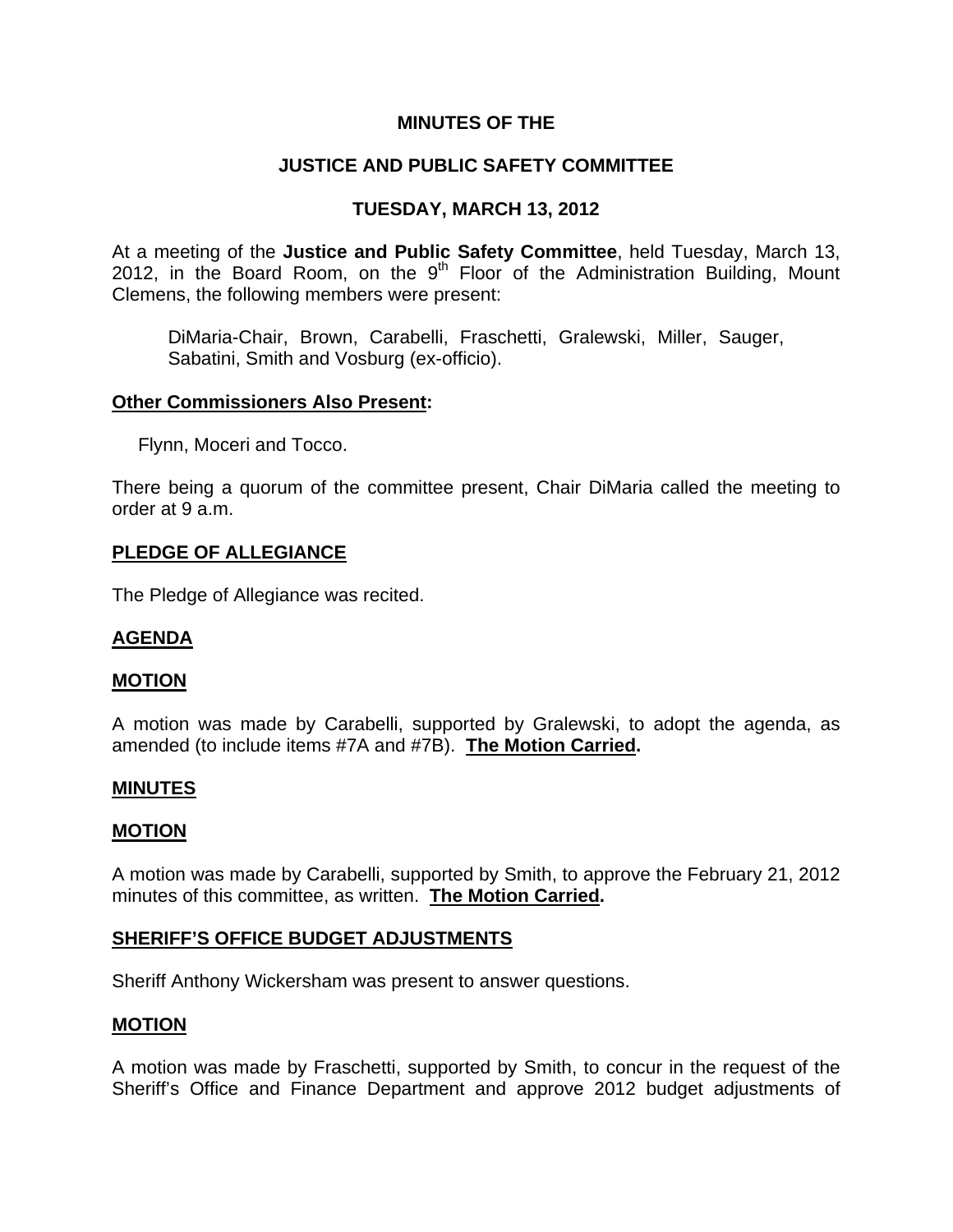rolling forward the ending 2011 balances in the following accounts: 22930549 Target, 22930520 Jail Ministry, 22930501 Booking Fee, 22930580 OWI Forfeiture, 22930510 Honor Guard, 22930542 MACE, 22930536 SET State and 22930535 SET Federal. **Forward to the Finance Committee.** 

The following commissioner spoke: Miller.

Chair DiMaria called for a vote on the motion and **The Motion Carried.** 

## **2012 REMONUMENTATION PROGRAM / COUNTY CLERK/REGISTER OF DEEDS**

## **MOTION**

A motion was made by Sauger, supported by Fraschetti, to accept \$192,986 in Remonumentation Grant Funds, Grant Year 2012, provided by the State of Michigan, Office of Land Survey & Remonumentation and to authorize its inclusion in the Macomb County Remonumentation Budget; approve and authorize for execution for Grant Year 2012 the Monumentation-Surveyor Contracts and the Peer Group Member Contracts; file the Status Report detailing the work completed through the Macomb County Remonumentation Program from 1993-2011. **Forward to the Finance Committee.** 

The following commissioner spoke: Fraschetti.

Todd Schmitz recognized Martin Dunn and Betty Oleksik who were in attendance.

Martin Dunn who is the County Representative/Surveyor addressed the committee.

The following commissioner spoke: Fraschetti.

Chair DiMaria called for a vote on the motion and **The Motion Carried.** 

# **APPROVE 2012 BUDGET ADJUSTMENT FOR 13TH YEAR OF THE JUVENILE ACCOUNTABILITY BLOCK GRANT**

### **MOTION**

A motion was made by Brown, supported by Fraschetti, to approve the 2012 budget adjustment for the 13<sup>th</sup> year of the Juvenile Accountability Block Grant in the amount of \$42,854 with \$38,569 in grant funding and a \$4,285 cash match for Juvenile Drug Court operations; the cash match is to be taken from the Adult Drug Court general fund contribution. **Forward to the Finance Committee. The Motion Carried.** 

# **APPROVE 2012 BUDGET AMENDMENTS FOR FUND 350 FOR NEW EMERGENCY MANAGEMENT GRANTS**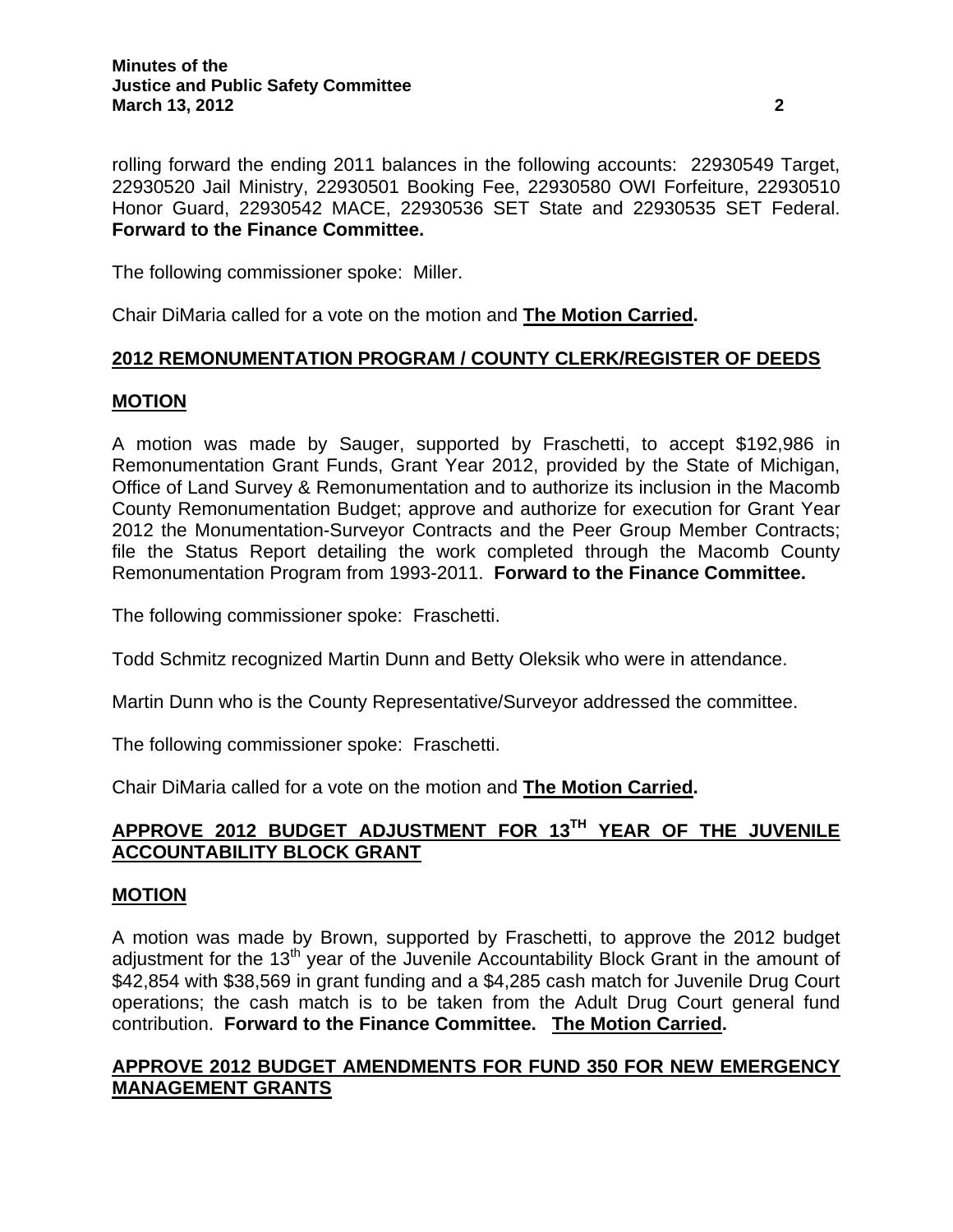# **MOTION**

A motion was made by Carabelli, supported by Brown, to approve the 2012 budget amendments for Fund 350 for new Emergency Management Grants in the net amount of \$1,262,861 for the 2010 Operation Stonegarden Grant Program and the 2010 Homeland Security Grant Program. **Forward to the Finance Committee. The Motion Carried.** 

# **PRESENTATION BY STERLING HEIGHTS CITY COUNCILMAN MICHAEL TAYLOR ON SMART METER SAFETY ISSUE**

Sterling Heights City Councilman Michael Taylor gave a verbal presentation. Key areas discussed included the following:

- His involvement and research on the smart meter issue
- DTE Energy Advanced Metering Infrastructure Program
- Current meters versus smart meters
- Currently, DTE has installed 650,000 of these meters in Michigan
- DTE does not plan on coming to Sterling Heights until 2016; most of Macomb County is slated to have smart meters by 2016
- DTE claims there are numerous benefits to their customers for installing smart meters
- Health concerns and there being conflicting information on both sides
- State of California's study
- Transmitting of data and privacy concerns
- Concerns that DTE will be able to set peak time rates and different rates for how much energy is being used
- Sterling Heights passed a resolution banning smart meters until DTE allows for an opt out
- Michigan Public Service Commission and early stages of a study being undertaken
- Early stages of a Bill in the Michigan legislature to require an opt out

Michael Taylor indicated he would leave a binder that was provided to him by DTE on their Advanced Metering Infrastructure Program.

The following commissioner spoke: Carabelli.

Commissioner Sauger recalled a group from Warren has addressed the Board on their concerns about smart meters. He asked Michael Taylor to provide the names and contact information of the individuals from DTE who gave the presentation to the City of Sterling Heights.

The following commissioner spoke: Gralewski.